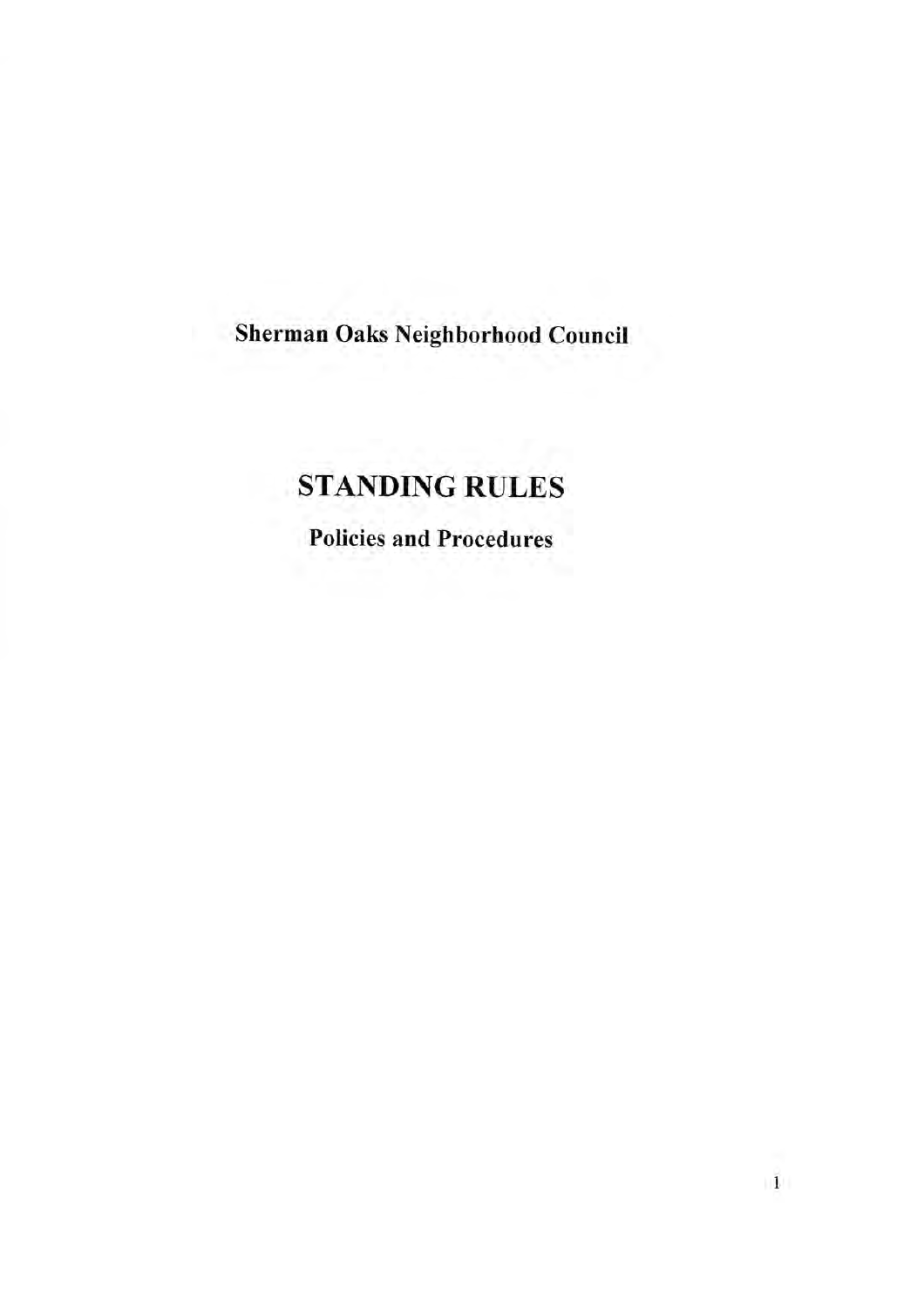1. POLICY ON EXTERNAL COMMUNICATIONS (Adopted July 25, 2005 by SONC Executive Committee. Approved, Minutes of SONC Board August 8,2005)

To ensure proper and effective representation, and that the Council speaks with one voice:

It is the policy of the Sherman Oaks Neighborhood Council that the President, at his or her discretion, reviews and approves all printed material that will be published as official communication of the SONC Board or its committees.

It is the policy of SONC that the President is the official spokesperson of the Council. At the discretion of the President, another person may be designated as spokesperson on a specific issue.

Any individual Board or committee member is free to speak or write expressing his or own opinion in a public venue or media outlet as long as it is *clearly* stated that the person is not speaking on behalf of the Council or as an official representative of SONC or its committees.

Sample disclaimer language: "The opinions expressed are solely those of the author and not intended to represent the views of the organization."

### 2. POLICY ON BOARD MEMBERCOMMITTEE MEMBERSHIP

(Adopted July 25, 2005 by SONC Executive Committee. Approved, Minutes of SONC Board August 8, 2005)

To ensure full participation by all Board members of SONC, it is the policy of SONC that all members of the Board of Directors are expected to participate on at least one committee (standing or ad hoc) of the Board.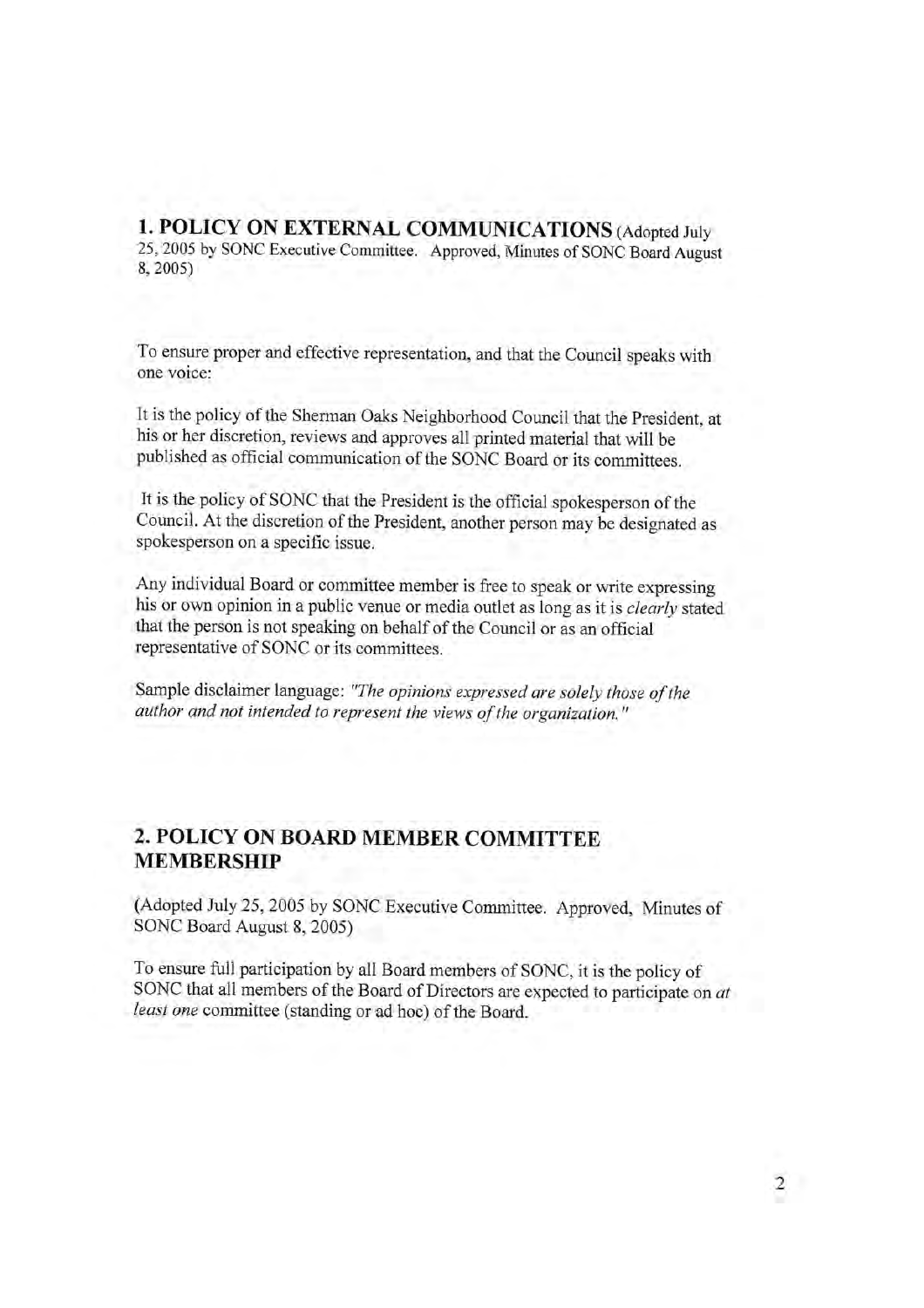## 3. COMMITTEES and their DUTIES (see bylaws Article VII, Sections 1,2,3)

(Adopted July 25, 2005 by SONC Executive Committee. Approved, Minutes of SONC Board August 8, 2005. Updated December 3, 2012)

The Council may have both Standing and *ad hoc* committees. A committee can appoint subcommittees or "working committees" of its members, which report to the committee. A subcommittee cannot adopt rules of its own (Robert's Rules).

A committee can only do what the organization asks it to do. A committee cannot act independently of the organization (Robert's Rules).

#### **Section 1: Standing Committees**

A. Executive Committee: The President shall be the Chair of this committee. The Executive Committee shall consist of the Council's five officers and two Board members appointed each month by the President. At least four (4) members must be present to conduct business, at least three (3) of whom must be officers.

The President shall set the agenda for the Executive Committee and for the Council meetings with input from the Executive Committee. The Executive Committee shall act as the administrative body for the Council and shall recommend actions to the Council.

The Executive Committee shall also have the authority of the Council to make decisions on emergency and routine business items, and shall report all such actions and decisions to the Council, which may modify or reverse such actions upon a majority decision.

- B. Finance Committee: The Treasurer shall be the Chair of this committee. This committee oversees and administers all Council financial matters, including a system of financial accountability as required by DONE.
- C. Land Use Committee: The Chair of this committee shall be appointed by the President and shall be a Board member. The President may also appoint a Vice Chair or Co-Chair.

This Committee shall be composed of not more than nine (9) members to be selected by the President with consultation with the Land Use Chair, with every attempt that this committee be balanced and be representative of broad segments of the community.

The Committee shall receive and review public input and shall report on and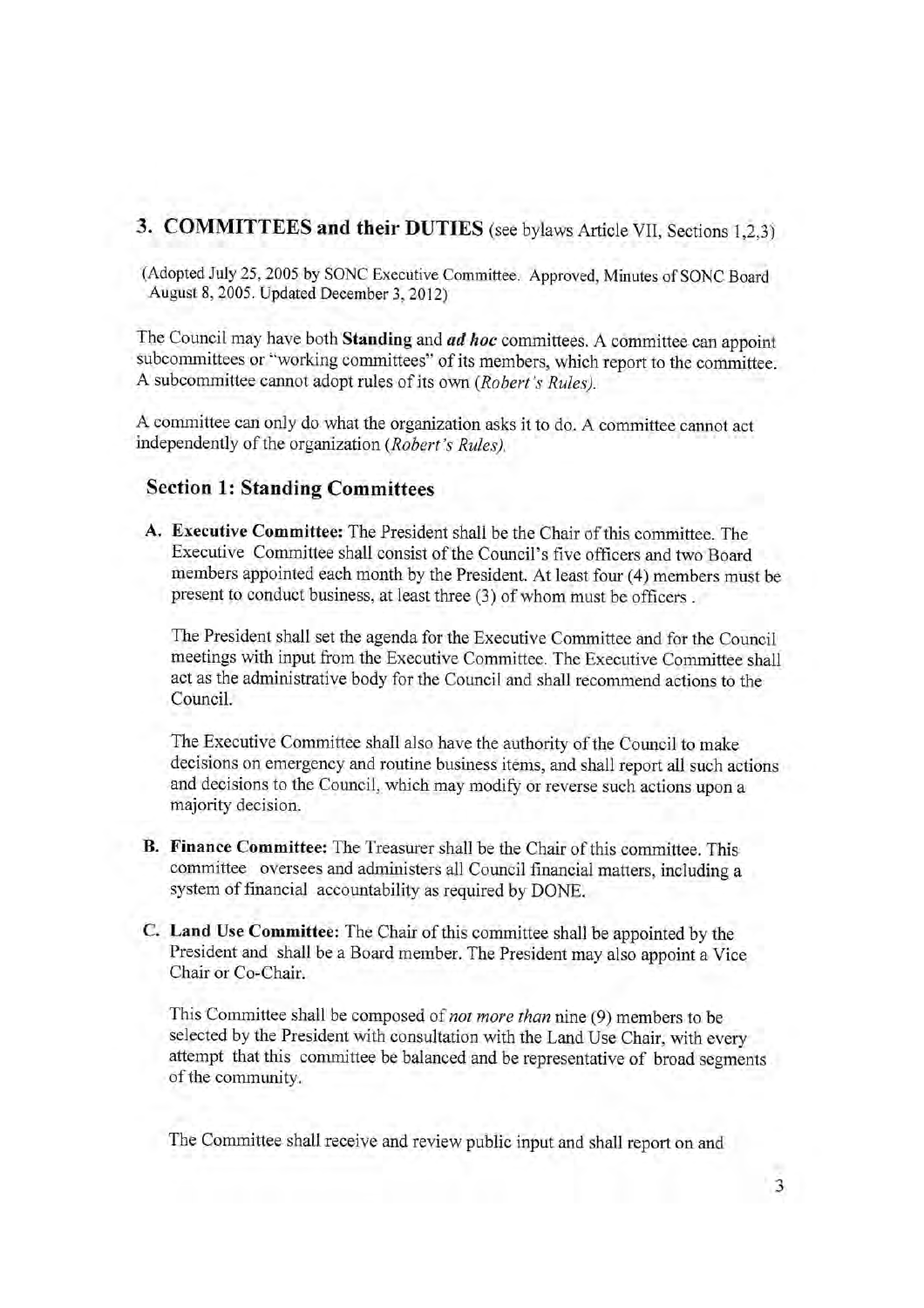make recommendations to the full Council on any land use and planning issues affecting the Sherman Oaks community.

D. Outreach Committee: The Chair of this committee shall be a Board member, unless the committee is co-chaired, in which case one chair may be a stakeholder and not a Board member. This committee oversees the effectiveness of the Council's communications with stakeholders and is responsible for developing ways to increase stakeholder participation in Council meetings and events.

Section 2: *ad hoc* committees are created for a particular purpose and go out of existence when that purpose is completed. They shall be formed as necessary at the discretion of the President with approval by the Executive Committee .

## Section 3: CommitteeCreation and Authorization

- A. Committee Oversight: All committees, with the exception of the Executive Committee, shall be overseen by the First Vice President.
- B. Committee Authority: The function of all committees, with the exception of the Executive Committee, is to investigate and explore issues raised by stakeholders, the Council Board, or the President, and to report to the Council with their findings and to make *recommendations* as appropriate. Committees shall take independent action onlywhen charged to do so by the Council, or otherwise specifically authorized to do so by these bylaws.
- C. Committee Chairs: With the exception of the Executive Committee, committee chairs, co-chairs or vice chairs shall be appointed by the President, with approval by the Executive Committee. Chairs are subject to reappointment by the President.
- D. Committee Structure: Each committee must have at least three (3) committee members, including the committee Chair. All committee members must be comprised of stakeholders, Board members and non-Board members. With the exception of the Executive Committee, at least one (1) member of each committee should be a stakeholder who is not a Board member of the Council. With the exception of the Executive Committee, committee members shall be appointed by the committee Chair and the President, subject to approval by the Executive Committee.
- E. Committee Term: Once appointed, each committee member shall serve a one year term, and is subject to reappointment, unless the committee is terminated sooner, or unless the member is removed from the committee.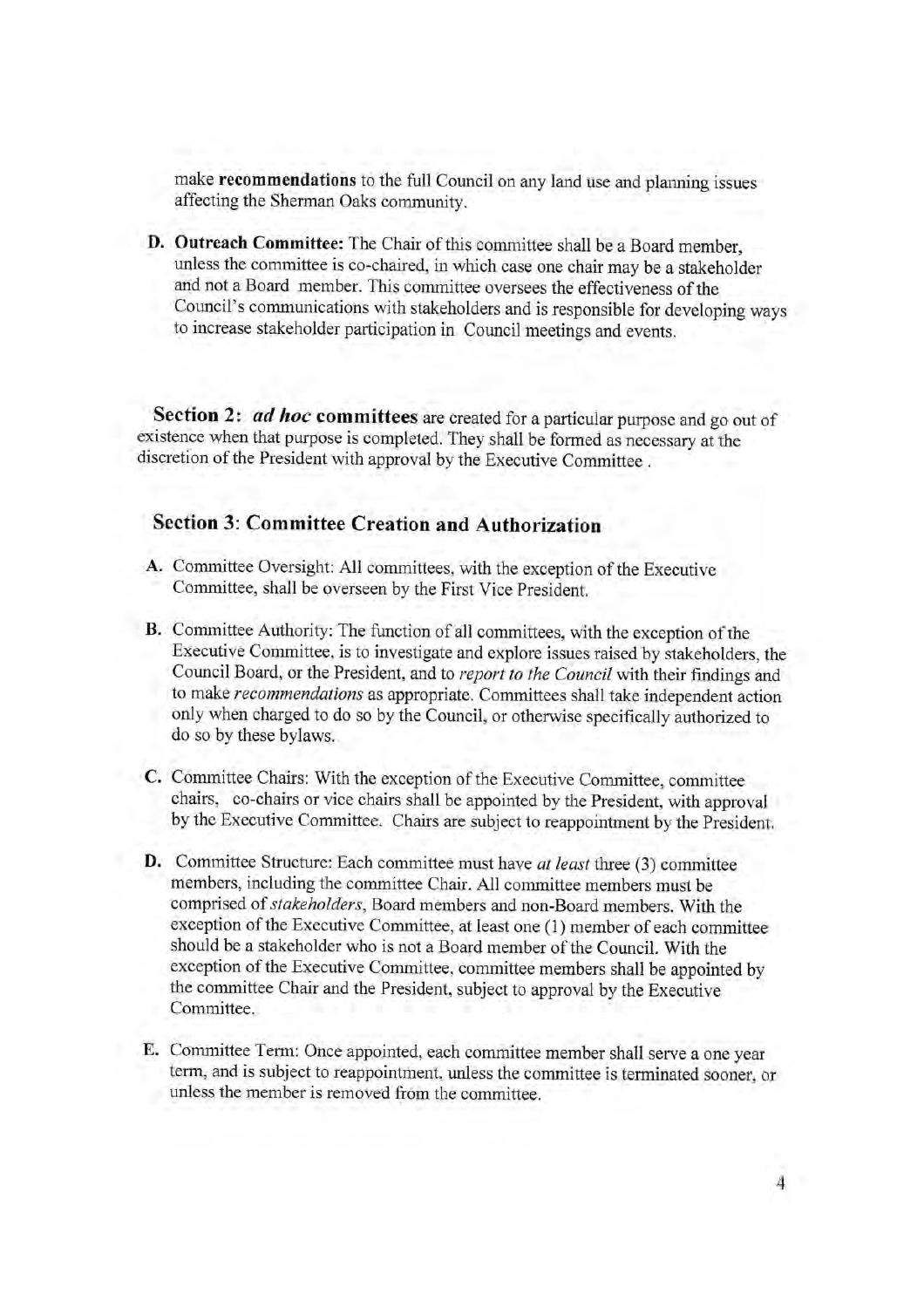F. Committee Removal and Vacancies: Committee members may be removed in the same manner in which they were appointed. Vacancies on any committee may be filled by appointment made by the committee Chair or Co-chair, and the President, subject to approval by the Executive Committee.